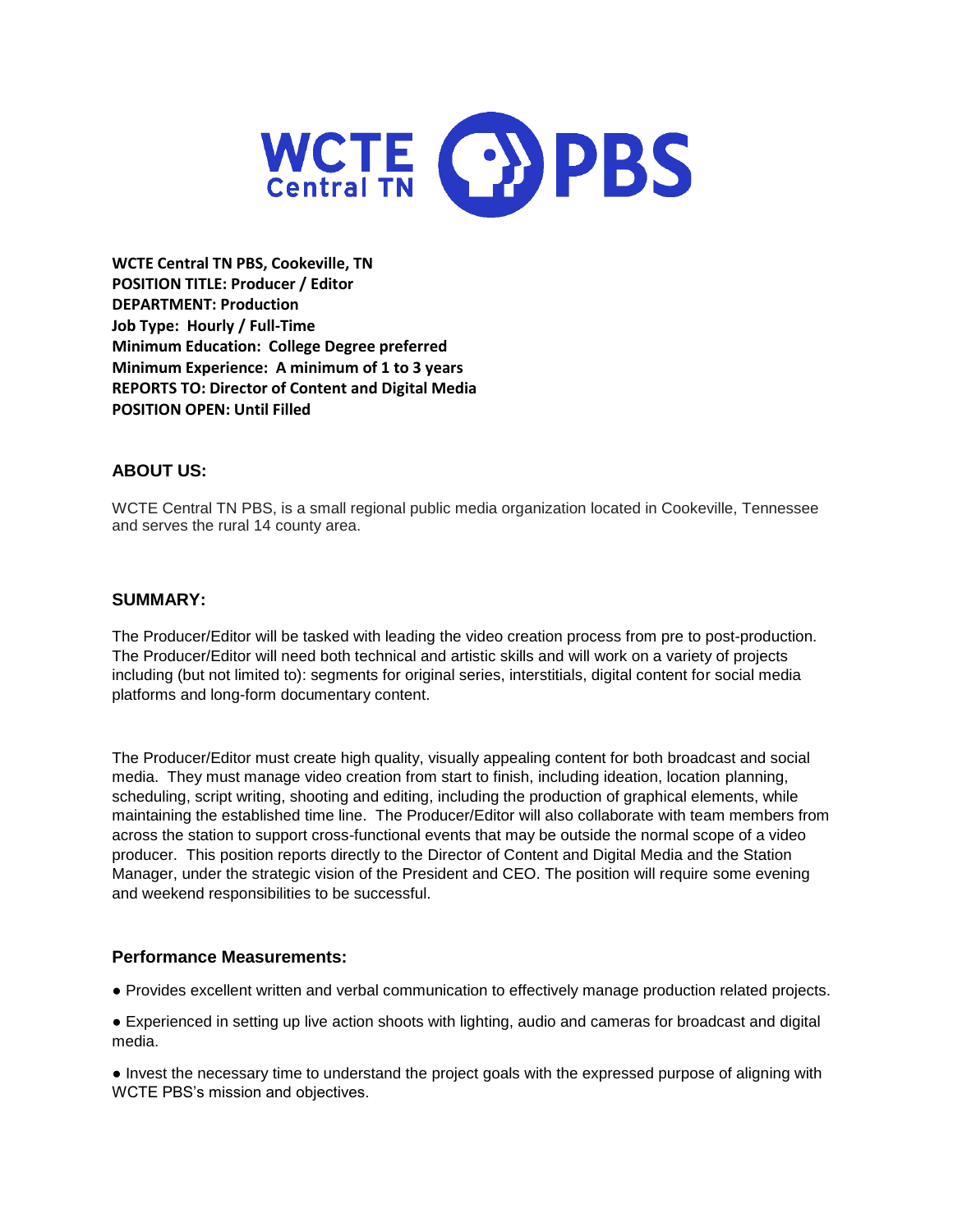● Have thorough knowledge of editing software and attention to detail.

● Proficient in designing graphic packages utilizing After Effects and other graphic design tools such as Photoshop and Illustrator.

● Passionate about Public Media and Storytelling. Strive to be a public servant to the 14 counties in Central Tennessee by accurately and artistically telling stories of impact.

● Adhere to the highest ethical standards; demonstrate empathetic disposition and perseverance; reflect optimistic and positive attitude, and convey sensitivity to needs of the story tellers.

● Goes above and beyond in providing exceptional customer service to meet the needs of the stations' internal and external clients.

● Work collaboratively, under the direction of the Director of Contact & Digital Media, with the other team members at the station, including the President and CEO, and Station Manager.

● Work collaboratively with the production team and other station departments. Identify potential volunteer connections.

• Perform other duties as assigned.

**TO APPLY:**

Send resume, cover letter, salary requirements, and three professional references to:

#### **Email:** [dmatson@wcte.org](javascript:void(0);)

Human Resources

WCTE Central TN PBS

**Mail:**

PO Box 2040 Cookeville, TN 38502

#### NO PHONE CALLS PLEASE

Please visi[t www.wcte.org](http://www.wcte.org/) for more information